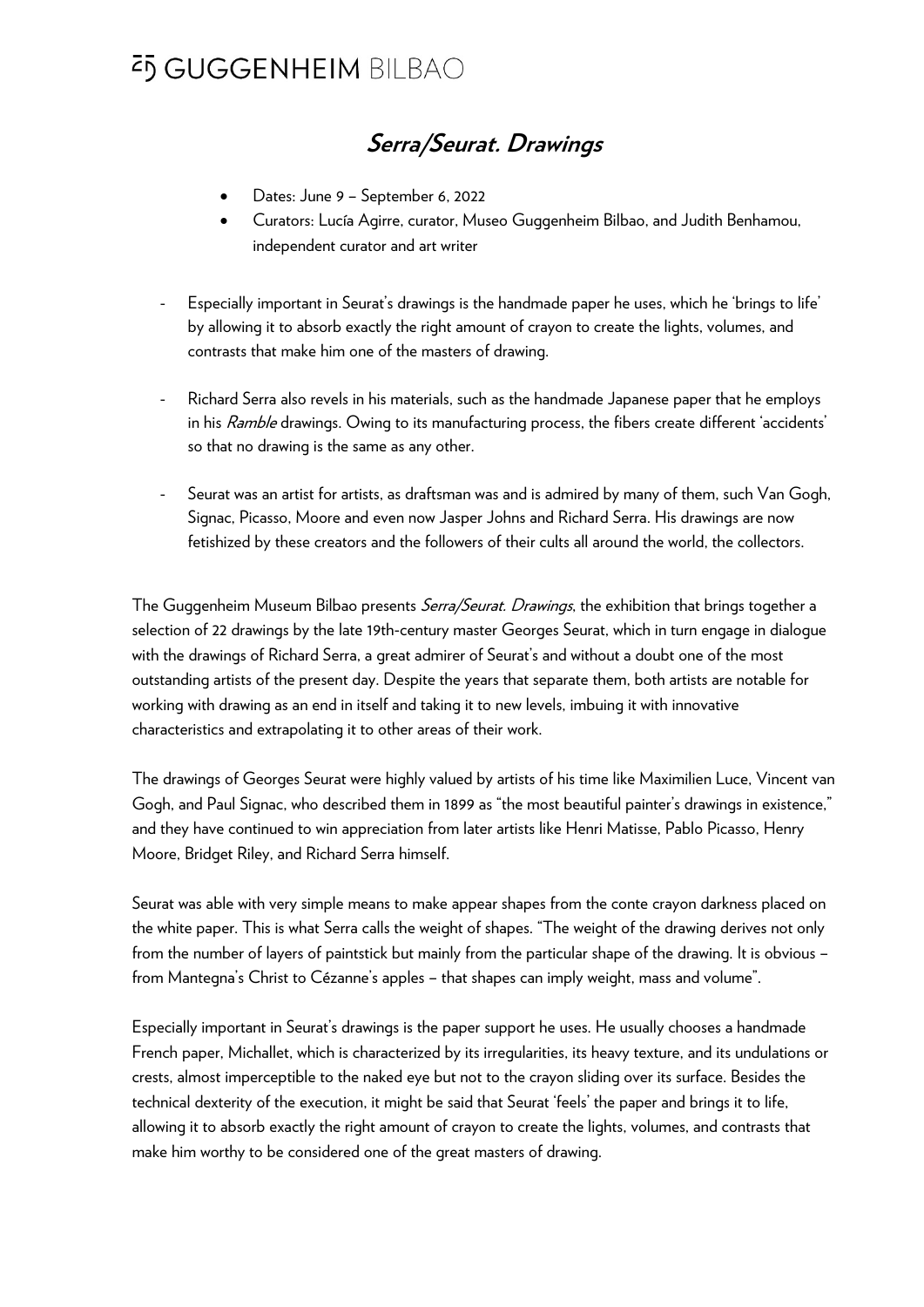This knowledge of the material which distinguishes the great artists was discovered by Richard Serra while he was studying with Josef Albers. He expressed it in these words:

"Once one you understood the basic lesson that procedure was dictated by the material, you also realized that matter imposed its own form on form."

Richard Serra thus saw early on that sculpture is not subject only to carving, modeling, and casting, but that the materials have a great influence on the spatial experience they generate. He also gives drawing a transcendent quality, for besides using it as a means to other ends, he turns it into an autonomous language and applies new technigues, formats, and materials. In his *Ramble* drawings, a series he began in 2015, Serra, like Seurat, revels in his materials, such as the handmade Japanese paper whose manufacturing process makes the fibers create 'accidents' so that every sheet is different from the others. This means that no Ramble is the same as any other, both because of the manner in which the artist works on the paper and because of the way the paper reacts.

In the *Ramble* drawings, Serra uses two different methods of applying the litho crayon. The first is transfer, and the second direct marking on the sheet. In the first case, the amount of pressure determines a greater or lesser degree of transfer, and so what looks in some works like a light mist becomes a dark blur in others. Direct application meanwhile allows greater control over the amount of grease used on the paper, leading to a wide variety of results with a wealth of fascinating nuances.

Serra creates these works on a moderate scale, but still endows them with a certain monumentality by arranging 33 of the smallest Ramble drawings in a grid formed by three rows of eleven. With this configuration, the artist shares his creative process with the viewer, who is enabled to perceive the effects created by each impression on the unique sheets of paper.

#### An Essential Activity

As Serra himself explained in 1977: "Drawing is a concentration on an essential activity, and the credibility of the statement is totally within your hands. It's the most direct, conscious space in which I work. I can observe my process from beginning to end, and at times sustain a continuous concentration. It's replenishing. It's one of the few conditions in which I can understand the source of my work."

For Seurat too, drawing is an essential activity, a fact demonstrated by the late date at which he started to paint and the small number of his paintings by contrast with the hundreds of drawings he produced. His contemporary Paul Signac recognized and extolled his importance: "Seurat's studies resulted in his wellconsidered and fertile theory of contrasts: a theory to which all his work was thereafter subjected. He applied it first to chiaroscuro: with the simplest of resources, the white of a sheet of Ingres paper and the black of a conté crayon, skillfully graded or contrasted, he executed some four hundred drawings, the most beautiful painters' drawings in existence. Thanks to their perfect science of values, we can say that these blacks and whites are more colorful and brighter than many paintings."

Seurat's drawing and painting may appear to be two separate worlds, but his profound knowledge of color, which is fragmented when applied to his canvases, is reflected earlier in his black and white drawings. As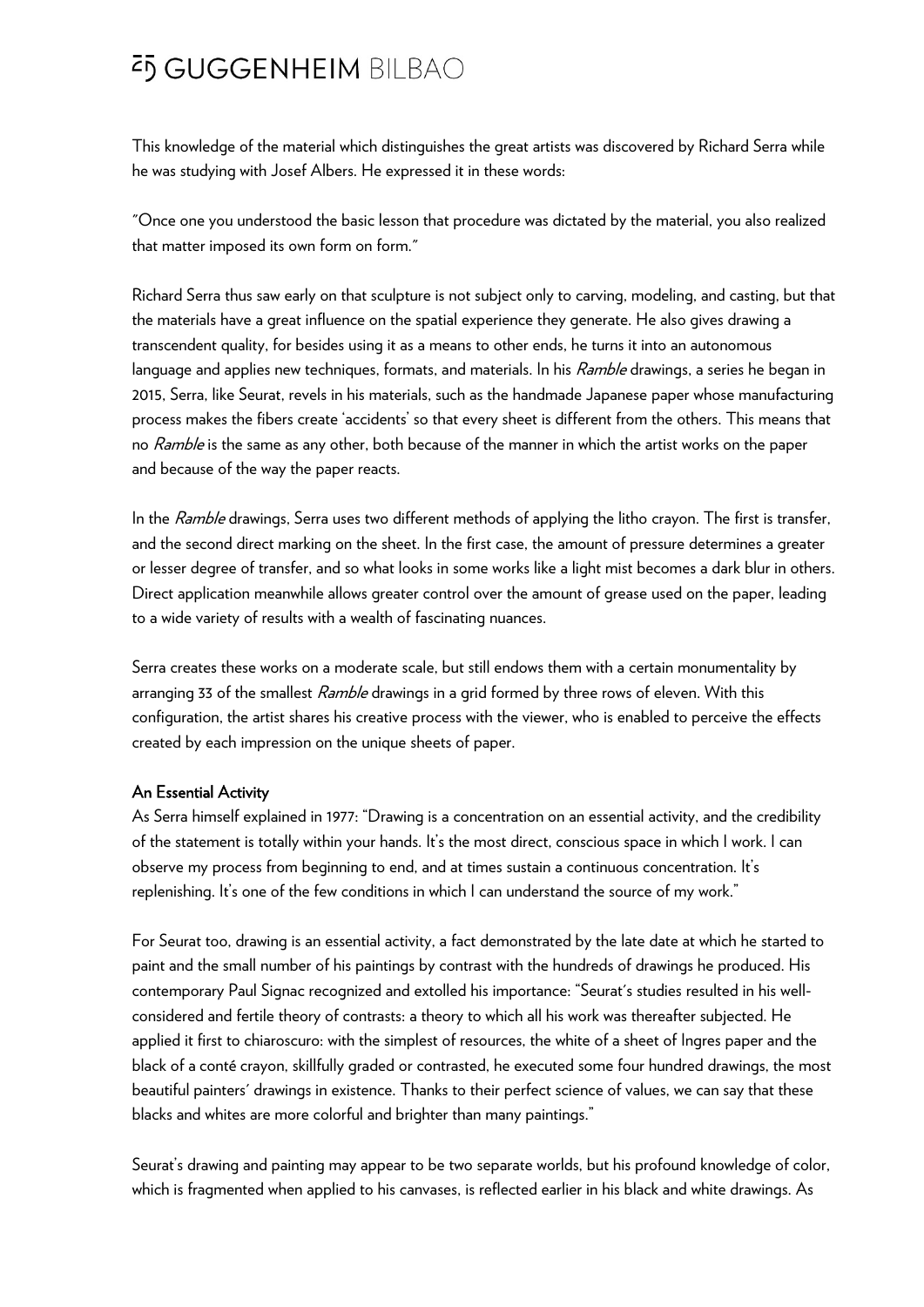color is an effect of the light, an extensive knowledge of chromatic gradations and combinations allows him to illuminate the maximum darkness of black in the absence of color.

These words spoken by Serra in 2000 also stem from such a notion of black: "It's definitely a color. [...] As soon as you think of Seurat's drawings you think of black as a color." Georges Seurat is a master at illuminating both darkness and brightness, an even more complicated task as this effect is harder to achieve when there is less contrast. His almost pointillist use of the grain of the paper allows him on occasions to work with 'negative drawing'.

#### Constant Evolution

In this exhibition, viewers can appreciate the evolution of Seurat's drawings after his training at the Lehmann school, which he subsequently left, abandoning the 'traditional' path with it. He also left behind him the drawings he made during his military service, some with colored pencils, in his famous Brest sketchbooks, which marked the artist's development toward a definitive break with academicism and the beginning of his mature language.

The small drawings Seated Couple (Couple Assis, ca. 1881) and In Shirt Sleeves (En bras de chemise, ca. 1881), probably also from a sketchbook, show his attempts to break away from traditional delineation by means of diagonal hatching framed by short broken lines. In Two-horse hitch (Attelage à deux chevaux, 1882–83), he uses a tangle of brief movements to sketch out the main form of the two horses and the driver, occupying the whole sheet with similar strokes—but with crayon of less density—to create a continuum nuanced only by a change of direction in the execution and the concentration of material.

Somewhat similar is *The Lamp (La Lampe*, 1882–83), though the result is accentuated by making the neck and chin of the female figure disappear into the deep darkness of the crayon, allowing the lamp to frame her face and acquire presence even though hardly any light is projected on the rest of the scene. Seurat's drawing evolved vertiginously during his mature phase, as demonstrated not only by the Impressionist modernity of the black and white landscapes of this period, such as The Edge of the Forest [Le Mur du chemin (La Forêt), ca. 1883] or Tree Trunks Reflected in Water (Homage to Stéphane Mallarmé) [Troncs d'arbres se reflétant dans l'eau (Hommage à Stéphane Mallarmé), 1883–84], but also by his figures, reclining, seated, or walking down a moonlit path, like those of Night Stroll (Promenoir, ca. 1882).

Seurat continued experimenting and working on paper until the end of his brief career, as is clearly seen in his painting and palpable in works on display in the exhibition like Study for A Summer Sunday on the Grande Jatte island: skirt detail (Étude pour Un Dimanche d'été sur l'île de la Grande Jatte: detail de jupe, 1984-85) and An Evening, Gravelines (Un Soir, Gravelines, 1890). Seurat sketched this landscape rapidly, but without wasting the opportunity to create chiaroscuros and occupy the whole surface of the paper. The show ends with the beautiful scene of *The White Sail (Le voile blanche*, 1890), one of his last drawings, where the light emanates from a small sail that dominates the composition, filled by the artist with details as he uses every inch of the sheet. This connects with Richard Serra's Ramble drawings in a stimulating dialogue.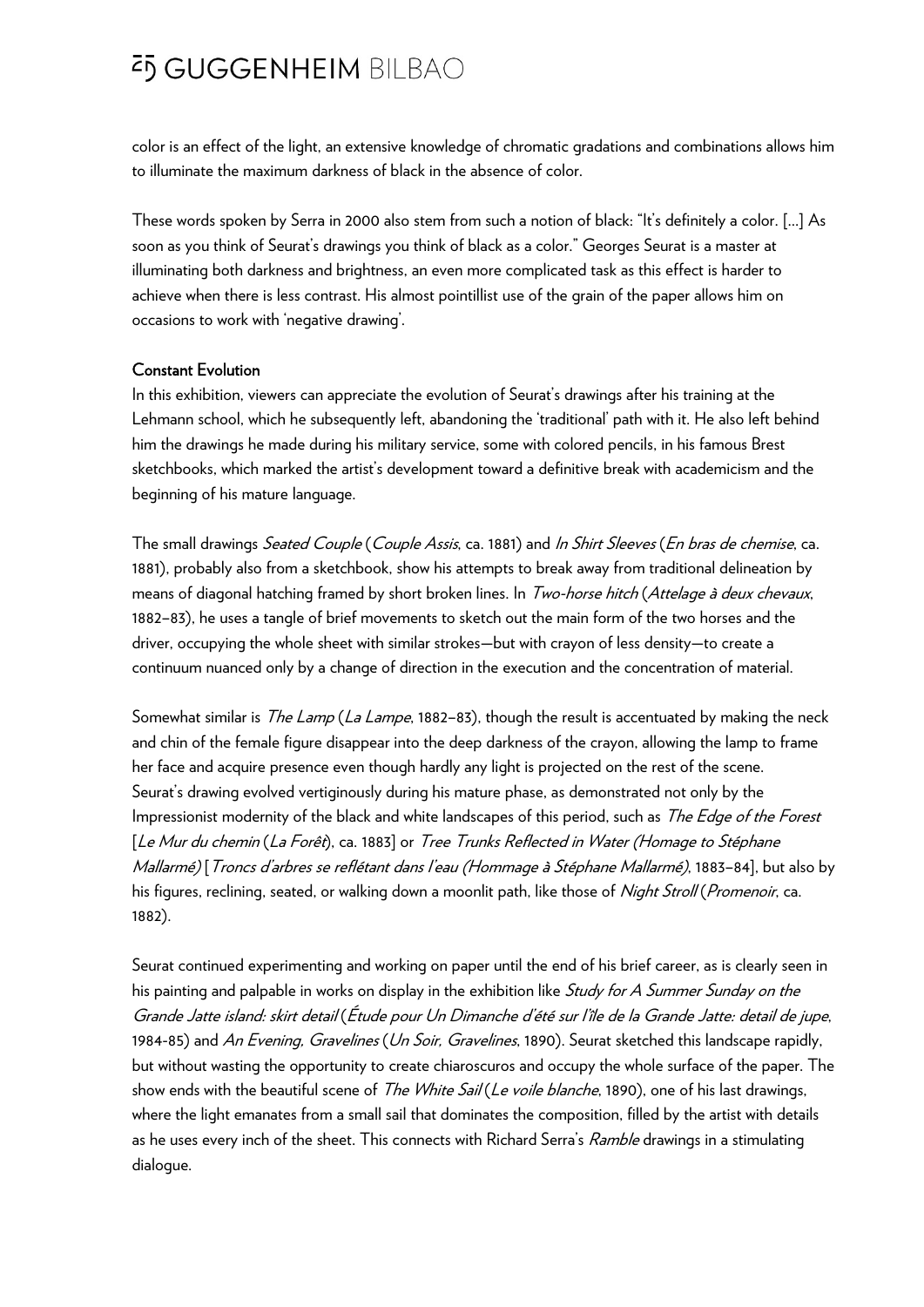### DIDAKTIKA

As part of the Didaktika project, the Museum designs educational areas, online content, and programs to complement the exhibitions, offering viewers tools and resources to increase their appreciation of the works on display.

The Didaktika Serra-Seurat. Drawings focuses on the mediums and materials used by artists Richard Serra and Georges Seurat, as for both, the choice of paper—texture and size—, the drawing tools, even the exclusive use of black, are essential.

Thus, in this space, visitors will find samples of different papers, of various textures and thicknesses, ranging from old to contemporary, that they will be able to experience through touch. A selection of fragments from documentaries and interviews screened in two areas will also highlight Seurat's influence on other contemporary artists and the importance of drawing for him.

#### Exhibition-related Programs

Introductory Talk (June 7)

Exhibition curators Judith Benhamou and Lucía Agirre will talk about the exhibition, a celebration of drawing through two masters from the History of Art.

### Shared Reflections\*

Visits led by Museum professionals from the Departments of Curatorial and Education offering different perspectives of the pieces in the exhibitions.

• Curatorial Vision (June 15). Lucía Agirre, Museum and exhibition curator, will guide participants on a tour of the show.

• Key Concepts (June 29). Luz Maguregui, Museum Education Coordinator, will discuss the general and didactic keys of the exhibition.

\*Sponsored by Fundación Vizcaína Aguirre

#### Creative Session: Hand-made Paper (June 30)

Master paper-maker and engineer Juan Barbé Arrillaga, will share the craft of making paper in this beginner's workshop for adults.

## **CATALOGUE**

The exhibition will be accompanied by an illustrated catalogue featuring the works in the show, as well as three essays contributed by the exhibition curators about Georges Seurat's and Richard Serra's consideration of drawing as an artistic end in itself, imbuing it with innovative characteristics and taking it to new levels.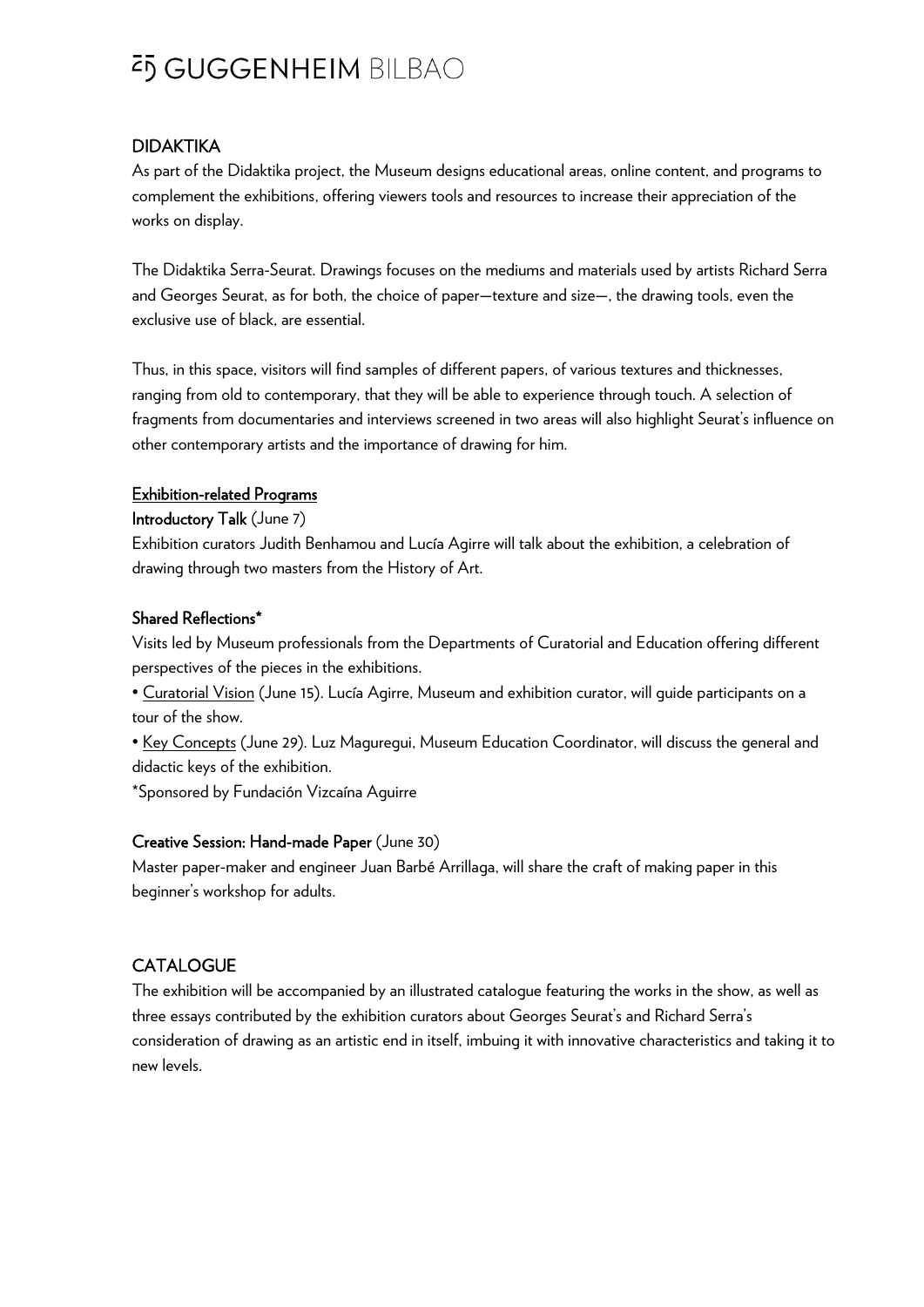#### **Cover images:**

### Georges Seurat

Tree Trunks Reflected in Water (Homage to Stéphane Mallarmé) [Troncs d'arbres reflétés dans l'eau (Hommage à Stéphane Mallarmé)], 1883–84 Conté crayon on paper 22 x 32 cm. Permanent loan to Hahnloser/Jaeggli Foundation, Villa Flora, Winterthur

#### **For more information:**

Guggenheim Museum Bilbao Marketing and Communications Department Tel: +34 944 359 008 media@guggenheim-bilbao.eus www.guggenheim-bilbao.eus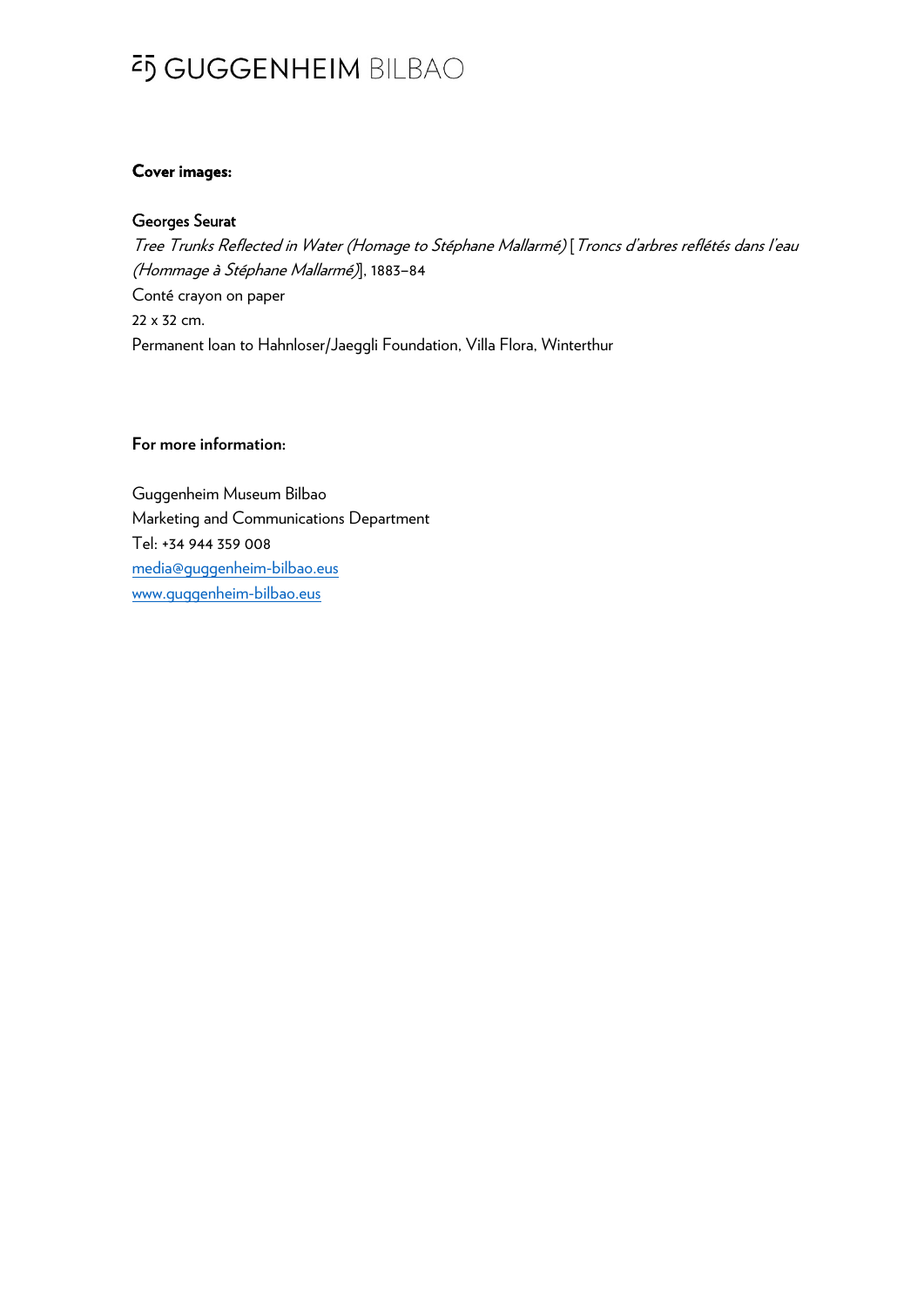## Images for press usage **Serra/Seurat. Drawings**  Guggenheim Museum Bilbao

#### **Online press image service**

In the press area of the Museum's website (prensa.guggenheim-bilbao.eus), you may register to download high-resolution images and videos of both the exhibitions and the building. If you do not yet have an account, you can register and download the material you need. If you are already a user, enter your username and password and you can access images directly.

- The images provided must be used solely for editorial advertising *related Serra/Seurat. Drawings* exhibition, which is open to the public at the Guggenheim Museum Bilbao from June 9 through September 6, 2022.
- They must be reproduced in their entirety, without trimming, overprinting, or manipulation. The reproductions must be accompanied by the name of the artist, the title and date of work, the owner credit line, the copyright holder and photo credit.
- The images published online must be protected by the appropriate electronic security measures.
- Any image may have a maximum resolution of 1,000 pixels on its largest side. The file in the online publication has to be inserted and non-downloadable.
- The images must not be transferred to a third party or to a database.

For more information, you can get in touch with the Guggenheim Museum Bilbao press area at tel. +34 944 359 008 or email media@guggenheim-bilbao.eus

#### Georges Seurat

Two-Horse hitch (Attelage à deux chevaux), 1882–83 Conté crayon on paper 23 x 30 cm Musée de la Faïence et des Beaux-arts Frédéric-Blandin, Nevers Photo (C) RMN-Grand Palais / Gérard Blot

### Georges Seurat

The Lamp (La Lampe), 1882–83 Conté crayon on paper 30.5 × 24 cm Henry Moore Family Collection



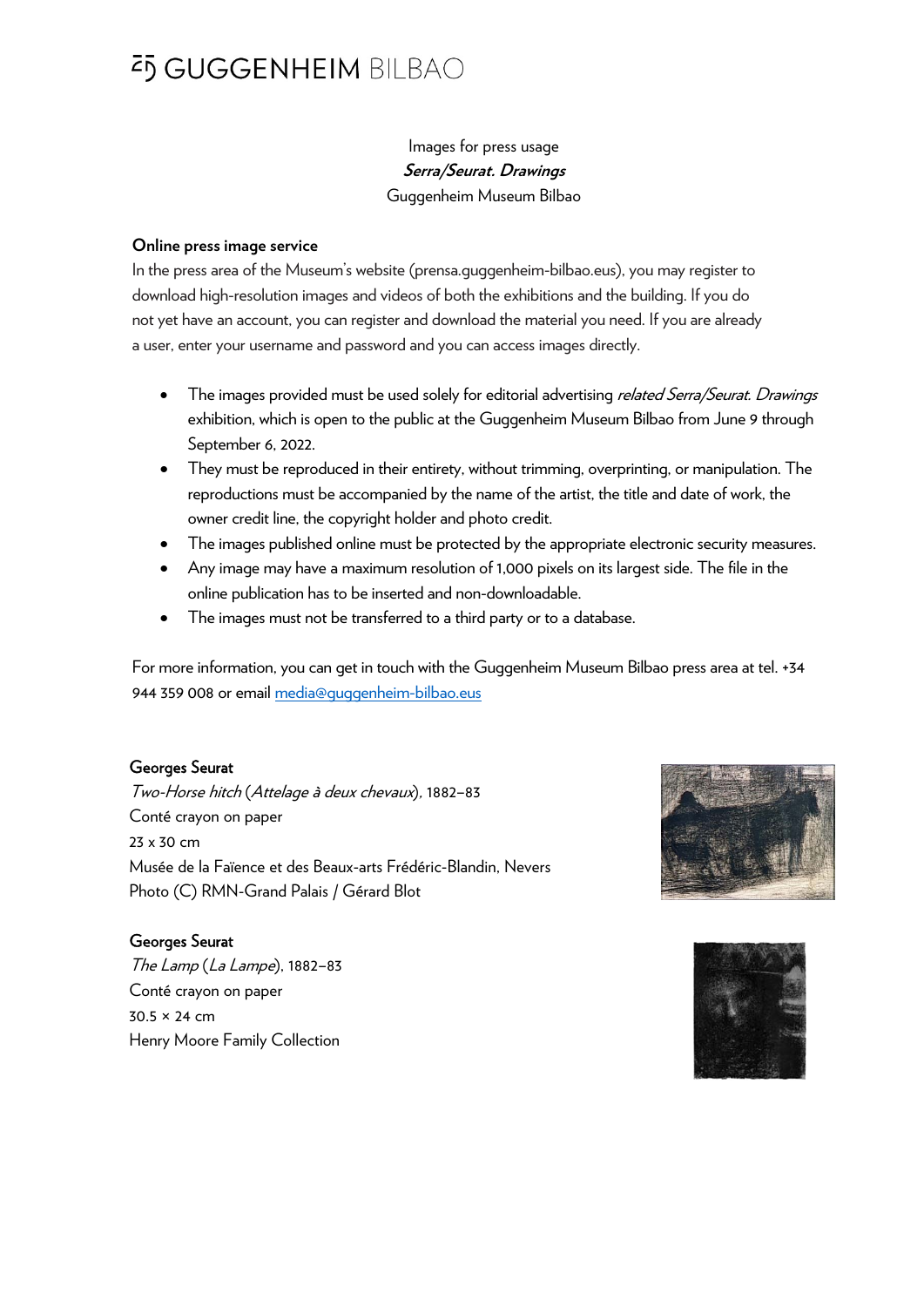### Georges Seurat

Vagabond, ca. 1883 Conté crayon on paper 31.1 × 20.7 cm Museum of Fine Arts, Budapest

## Georges Seurat

Tree Trunks Reflected in Water (Homage to Stéphane Mallarmé) [Troncs d'arbres se reflétant dans l'eau (Hommage à Stéphane Mallarmé)], 1883-84 Conté crayon on paper 22.7 x 31 cm Villa Flora, Winterthur; permanent loan to Hahnloser/Jaeggli Foundation, Winterthur.

## Georges Seurat

Reclining Man (Study for "Bathers at Asnières") [L'homme Couché (Étude pour "une Baignade, Asnières")], 1883-84 Conté crayon on paper 24.5 x 31.5 cm Fondation Beyeler, Riehen/Basel, Sammlung Beyeler Photo: Peter Schibli

## Georges Seurat

The White Sail (La voile blanche), 1890 Conté crayon on paper 25 x 33 cm Private collection

### Richard Serra

Ramble 3-51, 2015 Litho crayon and pastel powder on handmade paper 54.6 x 74.9 cm Collection of the artist Artwork © Richard Serra/Artists Rights Society (ARS), New York. Photo: Robert McKeever